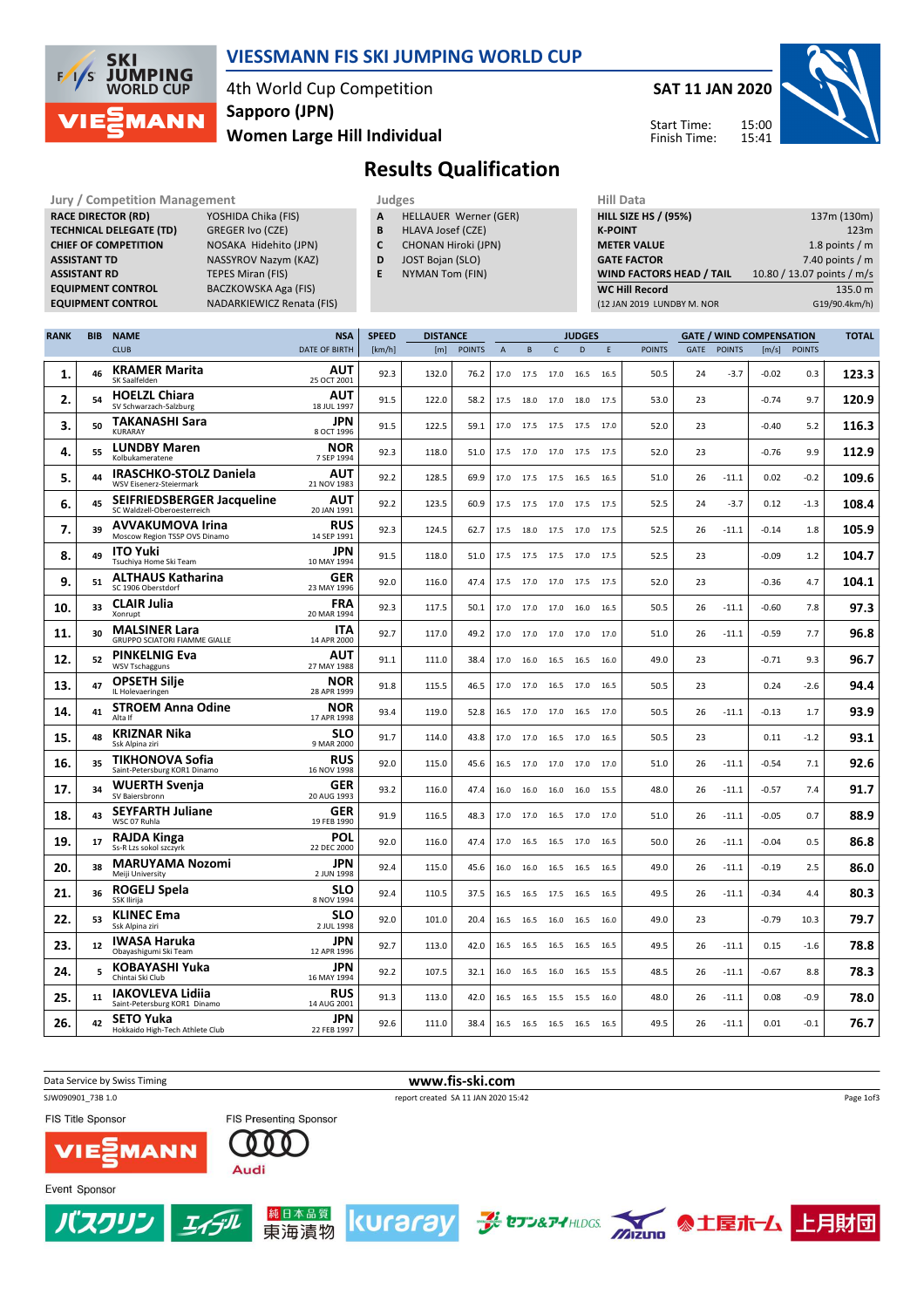

#### VIESSMANN FIS SKI JUMPING WORLD CUP

4th World Cup Competition Women Large Hill Individual Sapporo (JPN)

SAT 11 JAN 2020

Start Time: Finish Time:



# Results Qualification

| <b>RANK</b>          | <b>BIB</b>     | <b>NAME</b>                                                     | <b>NSA</b>                | <b>SPEED</b> | <b>DISTANCE</b> |               |                |           |                | <b>JUDGES</b> |             |               |      |               | <b>GATE / WIND COMPENSATION</b> |              | <b>TOTAL</b> |
|----------------------|----------------|-----------------------------------------------------------------|---------------------------|--------------|-----------------|---------------|----------------|-----------|----------------|---------------|-------------|---------------|------|---------------|---------------------------------|--------------|--------------|
|                      |                | <b>CLUB</b>                                                     | DATE OF BIRTH             | [km/h]       | [m]             | <b>POINTS</b> | $\overline{A}$ | B         | $\mathsf{C}$   | D             | $\mathsf E$ | <b>POINTS</b> | GATE | <b>POINTS</b> |                                 | [m/s] POINTS |              |
| 27.                  | 28             | <b>KOMAR Katra</b><br>Ssk Bohinj                                | <b>SLO</b><br>16 MAY 2001 | 92.3         | 105.0           | 27.6          | 16.5           | 17.0 16.5 |                | 16.5          | 16.5        | 49.5          | 26   | $-11.1$       | $-0.73$                         | 9.5          | 75.5         |
| 28.                  | 29             | <b>FREITAG Selina</b><br>Sg Nickelhuette Aue                    | GER<br>19 MAY 2001        | 93.2         | 105.5           | 28.5          | 16.0           | 16.5 16.5 |                | 16.0          | 16.0        | 48.5          | 26   | $-11.1$       | $-0.70$                         | 9.1          | 75.0         |
| 29.                  | 40             | <b>REISCH Agnes</b><br>Wsv Isnv                                 | <b>GER</b><br>11 OCT 1999 | 92.8         | 105.0           | 27.6          | 16.5           |           | 16.5 16.5      | 16.5          | 16.0        | 49.5          | 26   | $-11.1$       | $-0.28$                         | 3.7          | 69.7         |
| 30.                  | $\overline{7}$ | <b>MAKHINIA Irma</b><br>Gbu Csp sochi                           | <b>RUS</b><br>6 SEP 2002  | 91.9         | 104.0           | 25.8          | 15.5           | 14.5      | 15.5           | 15.0          | 15.5        | 46.0          | 26   | $-11.1$       | $-0.18$                         | 2.4          | 63.1         |
| 31.                  | 22             | <b>MALSINER Manuela</b><br><b>GRUPPO SCIATORI FIAMME GIALLE</b> | <b>ITA</b><br>15 DEC 1997 | 92.4         | 100.0           | 18.6          | 16.0           | 16.0      | 16.5           | 16.0          | 15.5        | 48.0          | 26   | $-11.1$       | $-0.56$                         | 7.3          | 62.8         |
| 32.                  | 27             | <b>KYKKAENEN Julia</b><br>KL SkiJumping Team                    | <b>FIN</b><br>17 APR 1994 | 92.2         | 97.5            | 14.1          | 16.0           | 17.5 16.5 |                | 16.0          | 16.0        | 48.5          | 26   | $-11.1$       | $-0.66$                         | 8.6          | 60.1         |
| 33.                  | 8              | <b>AVOCAT GROS Oceane</b><br><b>Annemasse ASPTT</b>             | <b>FRA</b><br>23 APR 1997 | 92.4         | 103.0           | 24.0          | 16.0           | 16.5      | 16.0           | 16.0          | 15.5        | 48.0          | 26   | $-11.1$       | 0.08                            | $-0.9$       | 60.0         |
| 34.                  | 23             | <b>TWARDOSZ Anna</b><br>PKS Olimpijczyk Gilowice                | <b>POL</b><br>12 APR 2001 | 92.5         | 98.5            | 15.9          | 15.5           | 15.5      | 16.5           | 16.0          | 15.5        | 47.0          | 26   | $-11.1$       | $-0.56$                         | 7.3          | 59.1         |
| 35.                  | 37             | <b>GOERLICH Luisa</b><br>WSV 08 Lauscha                         | GER<br>21 DEC 1998        | 93.0         | 101.5           | 21.3          | 15.0           | 15.0      | 15.0           | 15.5          | 15.5        | 45.5          | 26   | $-11.1$       | $-0.21$                         | 2.7          | 58.4         |
| 36.                  | 26             | <b>FORSSTROEM Susanna</b><br>Lahti Ski club                     | <b>FIN</b><br>19 APR 1995 | 92.0         | 97.0            | 13.2          | 15.0           | 15.0      | 15.5           | 14.5          | 15.5        | 45.5          | 26   | $-11.1$       | $-0.60$                         | 7.8          | 55.4         |
| 37.                  | 25             | <b>IWABUCHI Kaori</b><br>Kitano Construction Corp. Ski Club     | JPN<br>28 APR 1993        | 91.9         | 95.0            | 9.6           | 16.0           | 16.0      | 16.0           | 16.0          | 16.0        | 48.0          | 26   | $-11.1$       | $-0.52$                         | 6.8          | 53.3         |
| 38.                  | 20             | <b>KABLUKOVA Ksenia</b><br><b>Sdushor Start</b>                 | <b>RUS</b><br>16 JUN 1998 | 92.2         | 92.5            | 5.1           | 16.0           |           | 16.0 16.0 16.0 |               | 16.0        | 48.0          | 26   | $-11.1$       | $-0.72$                         | 9.4          | 51.4         |
| 39.                  | 4              | OI Shihori<br>Waseda Unversity                                  | JPN<br>29 JUN 1999        | 92.7         | 89.5            | $-0.3$        | 16.0           | 16.0 15.5 |                | 15.5          | 15.5        | 47.0          | 26   | $-11.1$       | $-1.19$                         | 15.6         | 51.2         |
| 40.                  | 21             | <b>MORAT Lucile</b><br>Courchevel                               | <b>FRA</b><br>15 JUN 2001 | 93.2         | 94.5            | 8.7           | 14.0           |           | 14.5 14.0 14.0 |               | 13.5        | 42.0          | 26   | $-11.1$       | $-0.83$                         | 10.8         | 50.4         |
| 40.                  | $\overline{2}$ | <b>MATSUHASHI Aki</b><br>Dream link Co.Ltd.                     | JPN<br>6 OCT 1992         | 91.2         | 88.0            | $-3.0$        | 15.5           | 16.0      | 15.5           | 15.5          | 15.0        | 46.5          | 23   |               | $-0.53$                         | 6.9          | 50.4         |
|                      |                |                                                                 |                           |              |                 |               |                |           |                |               |             |               |      |               |                                 |              |              |
| <b>Not Qualified</b> |                |                                                                 |                           |              |                 |               |                |           |                |               |             |               |      |               |                                 |              |              |
| 42.                  |                | <b>SHIGENO Misaki</b><br>CHINTAI Ski Club                       | <b>JPN</b><br>5 NOV 1986  | 92.2         | 93.0            | 6.0           | 16.0           | 15.0      | 16.0           | 16.0          | 16.0        | 48.0          | 26   | $-11.1$       | $-0.57$                         | 7.4          | 50.3         |
| 43.                  | 9              | <b>BRAATEN Ingebjoerg Saglien</b><br><b>Etnedal Skilag</b>      | NOR<br>20 SEP 1999        | 92.4         | 97.5            | 14.1          | 15.0           | 16.0      | 15.0           | 15.5          | 15.5        | 46.0          | 26   | $-11.1$       | 0.22                            | $-2.4$       | 46.6         |
| 44.                  | 1              | IGARASHI Ayaka<br>Sapporo University                            | JPN<br>18 MAY 1999        | 90.0         | 89.5            | -0.3          | 15.5           | 16.0      | 16.0           | 15.5          | 15.5        | 47.0          | 23   |               | 0.02                            | $-0.2$       | 46.5         |
| 45.                  | 32             | <b>BRECL Jerneja</b><br>SSK Mislinja                            | <b>SLO</b><br>9 AUG 2001  | 91.9         | 92.0            | 4.2           | 15.5           |           | 16.0 15.5 16.0 |               | 16.0        | 47.5          | 26   | $-11.1$       | $-0.40$                         | 5.2          | 45.8         |
| 46.                  | 19             | SZWAB Joanna<br>AZS Zakopane                                    | <b>POL</b><br>17 FEB 1997 | 91.6         | 93.0            | 6.0           | 14.5           | 15.0      | 16.0           | 14.5          | 15.5        | 45.0          | 26   | $-11.1$       | $-0.34$                         | 4.4          | 44.3         |
| 47.                  | 13             | <b>PARK Guylim</b><br>Alpensia Resort                           | KOR<br>27 FEB 1999        | 92.1         | 96.0            | 11.4          | 15.0           | 15.0      | 15.0           | 15.0          | 14.5        | 45.0          | 26   | $-11.1$       | 0.24                            | $-2.6$       | 42.7         |
| 48.                  | 3              | <b>SETO Rio</b><br>Shimokawashougyou High School                | JPN<br>23 APR 2001        | 90.6         | 87.0            | $-4.8$        | 15.5           | 15.5      | 16.0           | 15.5          | 15.0        | 46.5          | 26   | $-11.1$       | $-0.90$                         | 11.8         | 42.4         |
| 49.                  | 14             | <b>PROKOPIEVA Kristina</b><br>Sdushor Aist uor1                 | <b>RUS</b><br>16 JUL 2000 | 91.6         | 92.5            | 5.1           | 15.5           |           | 15.5 15.5 15.5 |               | 14.5        | 46.5          | 26   | $-11.1$       | $-0.10$                         | 1.3          | 41.8         |
| 50.                  | 15             | <b>RAUTIONAHO Jenny</b><br>Ounasvaaran Ski club                 | <b>FIN</b><br>26 JUL 1996 | 91.3         | 90.0            | 0.6           | 16.0           | 16.0      | 16.0           | 15.5          | 15.5        | 47.5          | 26   | $-11.1$       | $-0.10$                         | 1.3          | 38.3         |
| 51.                  | 18             | <b>VOROS Virag</b><br>Koszegi SE                                | <b>HUN</b><br>12 JUL 1999 | 92.4         | 91.5            | 3.3           | 14.0           |           | 14.5 15.0 13.0 |               | 14.5        | 43.0          | 26   | $-11.1$       | $-0.15$                         | 2.0          | 37.2         |
| 52.                  | 10             | <b>NORSTEDT Astrid</b><br>If Friska Viljor                      | <b>SWE</b><br>19 JUN 2001 | 90.3         | 83.5            | $-11.1$       | 14.0           | 14.5      | 14.5           | 14.5          | 14.5        | 43.5          | 26   | $-11.1$       | 0.10                            | $-1.1$       | 20.2         |
| 53.                  | 16             | <b>INDRACKOVA Karolina</b><br>Jkl Desna                         | <b>CZE</b><br>26 AUG 1997 | 91.7         | 82.0            | $-13.8$       | 13.0           | 13.0 14.0 |                | 13.0          | 12.5        | 39.0          | 26   | $-11.1$       | 0.00                            | 0.0          | 14.1         |

**Disqualified** 

| .                                                              |             |                       |
|----------------------------------------------------------------|-------------|-----------------------|
| <b>EDER Lisa</b><br>$\sim$<br><b>JI</b>                        | AUT         | SCE <sub>1</sub><br>. |
| DIER Elena<br>$\mathcal{L}$<br><b>DUMC</b><br>'nАI<br>74<br>в. | $\sim$<br>. | <b>SCE</b><br>ししし     |
|                                                                |             |                       |

SCE 1.2.1.1: SKI LENGTH SCE 4 : SUIT

Data Service by Swiss Timing **WWW.fis-ski.com** SJW090901\_73B 1.0 report created SA 11 JAN 2020 15:42 Page 2of3FIS Title Sponsor FIS Presenting Sponsor 000 **MANN** Audi Event Sponsor





 $I_4$